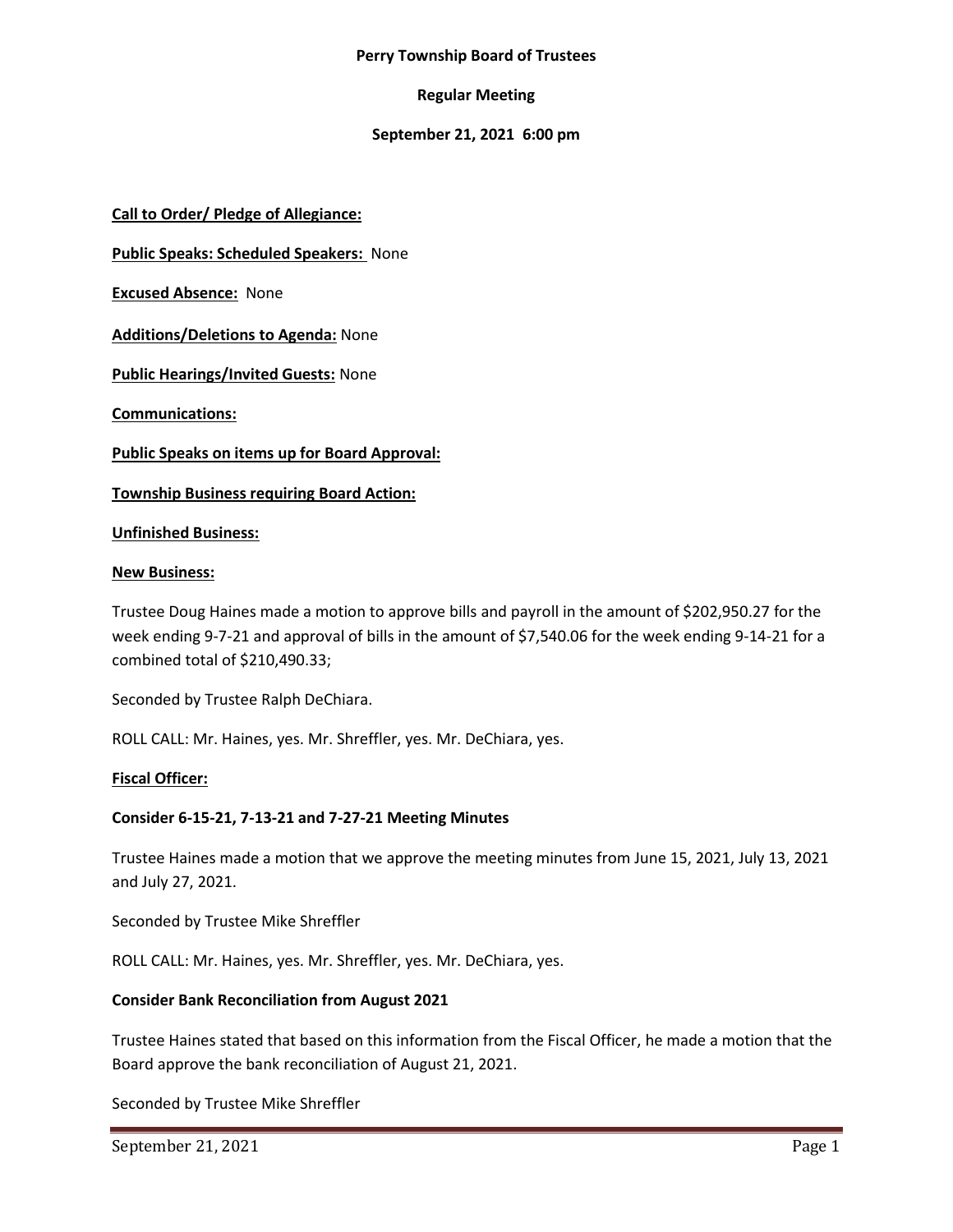ROLL CALL: Mr. Haines, yes. Mr. Shreffler, yes. Mr. DeChiara, yes.

# **Consider American Rescue Plan Funds Resolution**

# **Resolution 2021-28**

Attorney Charlie Hall stated the Federal Government has created the American Rescue Plan Fund. This is a resolution authorizing the Trustee's to accept those funds and are received in two separate payments, one this year and one in 2022 and expend them by separate resolution as authorized within that program.

Trustee Haines stated that based on this information, he made a motion in the matter of fulfilling the requirements to receive and expend federal funds in the American Rescue Plan Fund H.R. 1319 American Rescue Plan Act 2021 and comply with the established Federal guidelines for the use of the same.

Seconded by Trustee Mike Shreffler

ROLL CALL: Mr. Haines, yes. Mr. Shreffler, yes. Mr. DeChiara, yes.

# **Administration:**

# **Introduction of the ODOT Township Stimulus Program**

Administrator Joyce Martin referenced to the one-time money opportunity for townships being provided through the Ohio Department of Transportation (ODOT). The total funding for this project is 8 million dollars and the money limit is \$250,000 per project which is established by ODOT. The project fund will be prepaid to the township and must be spent by December 31, 2024. Providing federal funds to the township would be along the line of sidewalks, roadway and culverts less than 10 feet in span. Road Superintendent and the Administrator are scheduled for a meeting for the educational session and will keep the Board specifics of all the details mentioned.

Trustee Haines indicated at this time we do not need a motion for the Introduction of the ODOT Township Stimulus Program.

# **Status Update of ARP Inquiries**

Administrator Joyce Martin stated the status update of the American Rescue Plan. All department heads have previously compiled their requests. Administrator Martin has emailed their requests specifically to Attorney Greg Beck on August 25, 2021 for his professional recommendations. He responded back; all information referenced was given in their mailboxes. Attorney Beck has responded back with his comments and will follow up with some additional conversations with each department head as to gathering more specific information. Once all the information has been compiled, we will present it to the Board and the general public for public meeting consideration. This is the same process that we used for the CARES ACT FUNDS.

# **Participation in the Stark County Veteran's Commission 2021 Winter Wonderland**

Administrator Joyce Martin indicated that the Stark County Veteran's Commission is reaching out to the Board asking for their help and efforts to give back to our Veteran's and their families during the holiday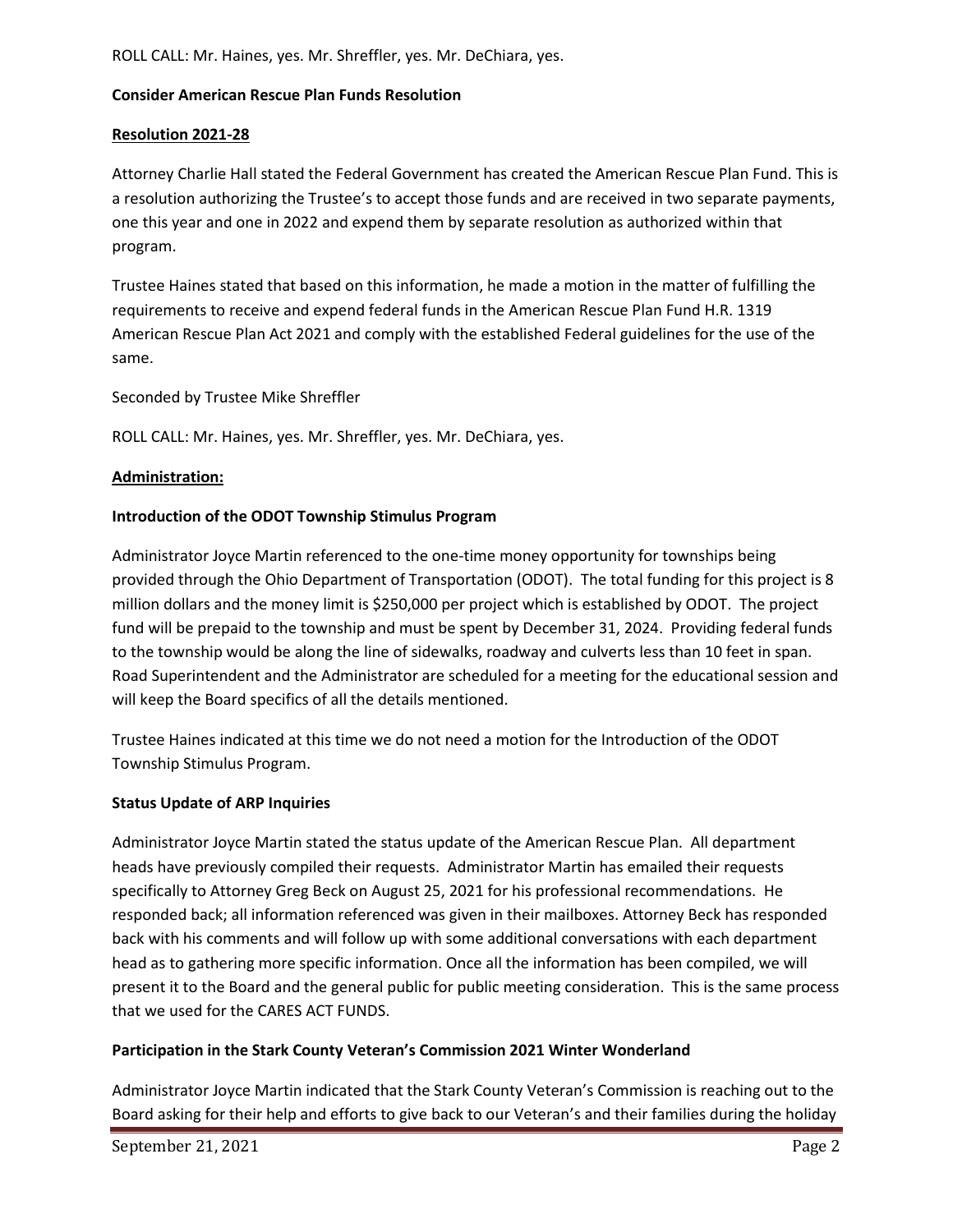season. Perry Township will put together a Christmas Tree on October 5, 2021 in our administration office with wish tags. There will be press releases inviting our fellow employees and township residents if they would like to join in that venture and make a good Christmas for our Veterans.

# **Fire Department:**

# **Consider resignation of Jacob Butcher**

Chief Larry Sedlock stated Jacob Butcher is a part-time firefighter paramedic employee and due to personal and professional reasons, he is unable to meet the requirements of the department. He is stepping down and possibly returning at a later time. Chief Sedlock is asking the Board to accept his resignation. The effective date is to be September 21, 2021.

Trustee Haines made a motion that we approve the resignation of Jacob Butcher who is part time firefighter paramedic effective September 21, 2021.

Seconded by Trustee Ralph DeChiara

ROLL CALL: Mr. Haines, yes. Mr. Shreffler, yes. Mr. DeChiara, yes.

# **Consider renewal of Lexipol Policy Manual Subscriptions**

Chief Larry Sedlock is requesting the Board to allow the renewal of our current Lexipol Policy Manual Subscriptions. The department has been utilizing the subscription to guide the department to create and maintain our departments policies in a user-friendly format. The policy account has been the same in the past and this is a renewal.

Trustee Haines made a motion that we approve the contract with Lexipol for the Manual Fire Policy Subscription and Fire Supplemental Manuals and not to exceed \$7,651.28.

Seconded by Trustee Mike Shreffler

ROLL CALL: Mr. Haines, yes. Mr. Shreffler, yes. Mr. DeChiara, yes.

# **Consider the renewal of Provident Insurance Policy**

Chief Larry Sedlock asked the Board to renew the Provident Insurance Policy. This is a supplemental accident and sick policy for all members of the fire department. This is a 3 year renew and Wichert Insurance will bill the same for each year. This is same as past years.

Trustee Haines made a motion that we continue with Wichert Insurance for Provident Insurance Company Policy for our Firefighters not to exceed \$3,782.00 per year for 3 years contract.

Seconded by Trustee Ralph DeChiara

ROLL CALL: Mr. Haines, yes. Mr. Shreffler, yes. Mr. DeChiara, yes.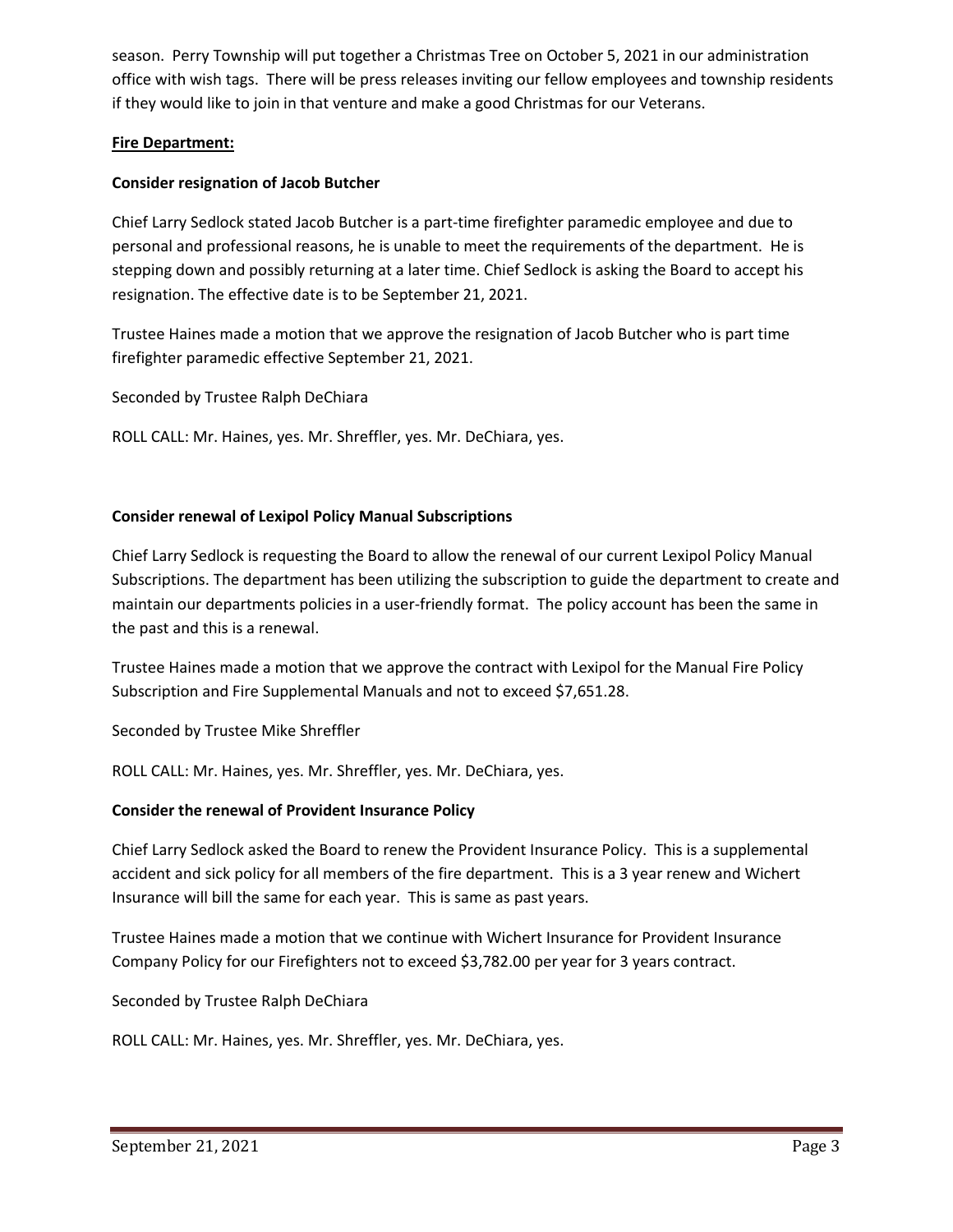# **Consider renewal of Brewster Fire Department to borrow the Inflatable Fire Truck**

Chief Larry Sedlock asked for consideration from the Board regarding the department Inflatable Fire Truck. Brewster Fire Department is asked to borrow the inflatable. Chief Sedlock would like the authorization to move the inflatable to the Brewster Fire Department. Two firefighters from our Perry Township Fire Department that have utilized the Inflatable and will be transporting it to the Brewster Fire Department.

Trustee Haines made a motion that we approve Brewster Fire Department in borrowing the Inflatable Fire Truck for their festivities.

Seconded by Trustee Mike DeChiara

ROLL CALL: Mr. Haines, yes. Mr. Shreffler, yes. Mr. DeChiara, yes.

# **Police Department:** none

# **Road and Park Department:**

# **Resolution 2021-029**

# **Consider the Preliminary Participation Legislation STA 172 10.86**

Superintendent John Masalko asked the Board for consideration of the preliminary participation legislation, STA-172-10.86. ODOT is moving forward with the intersection improvements of State Route 172 and Perry Dr. NW. The Board has asked if ODOT would consider street scape for the signal and sign support, pedestal and transformer base within Perry Township. This will emulate the street scape at Whipple and State Route 172. In order to enter in an agreement for this project, Superintendent Masalko is asking the Boards approval in the form of Preliminary Participatory Legislation STA-172- 10.86. Trustee DeChiara is concerned with the dollar amount to participate in this project. It was stated by Superintendent Masalko that this is just a preliminary step.

Trustee Haines made a motion that we move forward in approving the participation in the Preliminary Participation Legislation STA172 10.86.

Seconded by Trustee Mike Shreffler

ROLL CALL: Mr. Haines, yes. Mr. Shreffler, yes. Mr. DeChiara, yes.

# **Consider approval to advertise the Centerline Striping and Markings of Various Township Roads**

Superintendent John Masalko asked the Board for permission to solicit quotes for the 2021 Striping of Various township roads. This will be advertised in the local press. Bid openings will be October 19, 2021.

Trustee Haines made a motion that we solicitate the quotes for the 2021 Centerline Striping and Markings in Various Township Roads. The solicitation start date is September 22, 2021 and the ending date is October 19, 2021 at 6:00 P.M.

Seconded by Trustee Mike Shreffler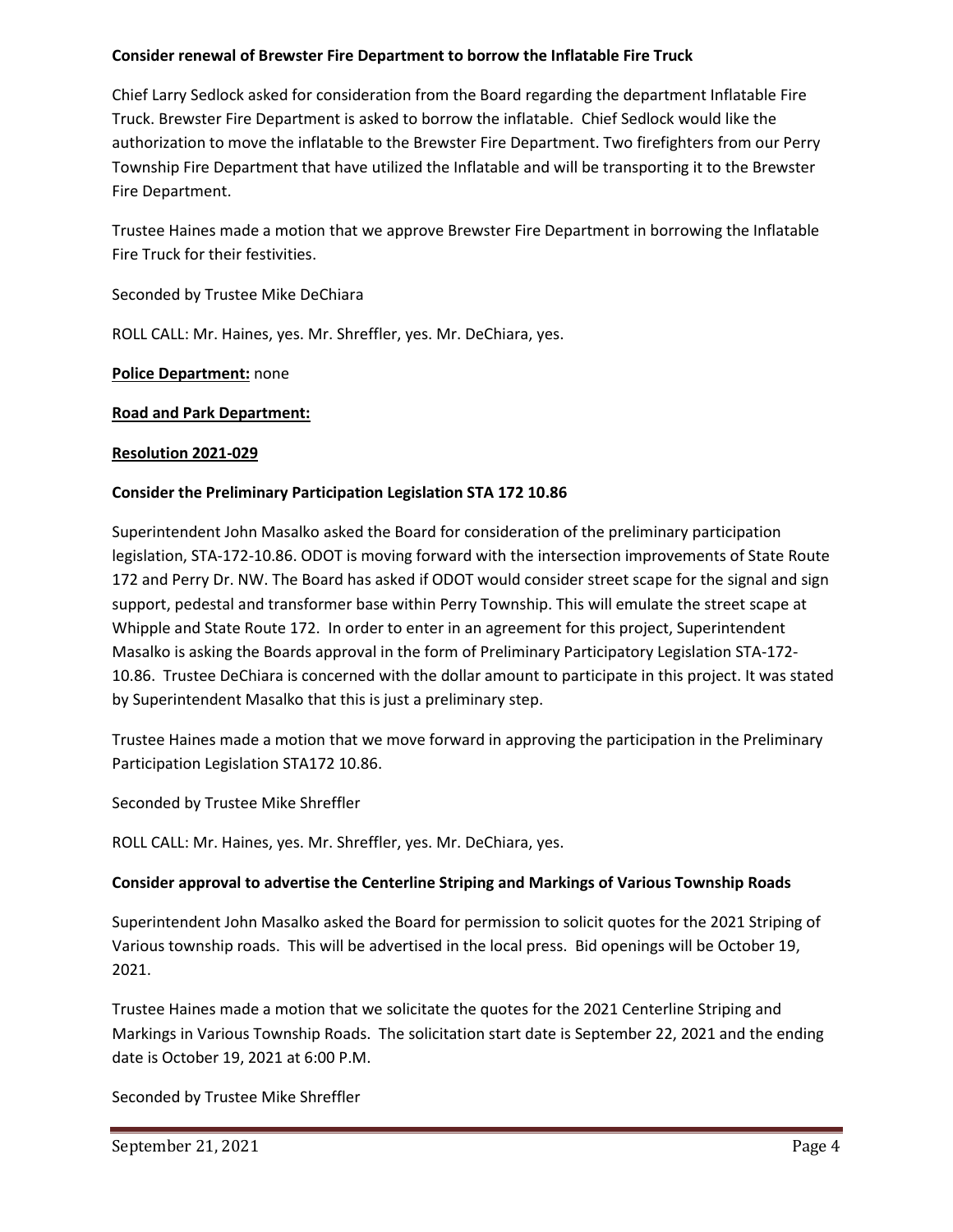# **Law Director:**

# **Consider notices to Negotiate**

Law Director Charles Hall stated the Police Department has received notification and approval from SERB to begin negotiations. The 60-day time line commenced and would like the Board to appoint a representative for part of the negotiating team. Trustee Shreffler would like to negotiate on behalf of the police department.

Trustee Haines made a motion we approve Trustee Mike Shreffler as the negotiating representative of the contracts for the Police Department. Trustee Haines will represent the Fire Department and Trustee Ralph DeChiara will represent the Road Department.

Seconded by Trustee Ralph DeChiara

ROLL CALL: Mr. Haines, yes. Mr. Shreffler, yes. Mr. DeChiara, yes.

**Zoning:**

# **Problem Properties:**

# **Public Speaks-Open Forum:**

Tim Lewton stated his address 1615 Sherwood Massillon, Ohio. He came approximately one month ago with a complaint and issues in his neighborhood. He wanted to know if anything had been done. The car has been removed. Chief Pomesky stated he set up a rotating allotment patrol. Mr. Lewton questioned about the cars that are parked in yards and Chief Pomesky stated that falls outside the police derestriction. Mr. Lewton says there are several cars with no license plates. Chief Pomesky will coordinate with the Zoning Inspector to make sure that his concerns are addressed. Tim Lewton also stated he is upset with the rental properties that are not being maintained. Trustee Haines stated he will have the Zoning Inspector look into these properties. Mr. Lewton also is concerned with the Fasnacht Farm.

Tim Blythe stated his address 1996 Masters Point SE Massillon, Ohio. Mr. Blythe reads that at the last Trustee Board meeting there were concerns of the warning of the below standard performance notice that was issued to Chief Mike Pomesky. Several meetings ago he asked a couple of questions concerning Fasnacht Farms. Mr. Blythe stated Trustee DeChiara, in an angry and condescending tone, informed him to get those answers through a public records request. He received the documents and referred to them. Mr. Blythe asked Trustee Haines his inquiry at the last Trustee Meeting regarding the warning notice to Chief Pomesky. Is this the first-time the incident was mentioned and the warning of below standard performance was discussed in a public setting, was that correct? Trustee Haines stated this is a personal matter.

Mr. Blythe also questioned Trustee Haines if Administrator Martin lodged her complaint to the Massillon Independent or any local newspaper, Trustee Haines stated, no. Mr. Blythe stated if it would be fair in stating that Administrator Martin voiced her complaint internally with the Board of Trustee's, thereby keeping it out of public review and followed township policy? Mr. Blythe stated to Trustee Haines that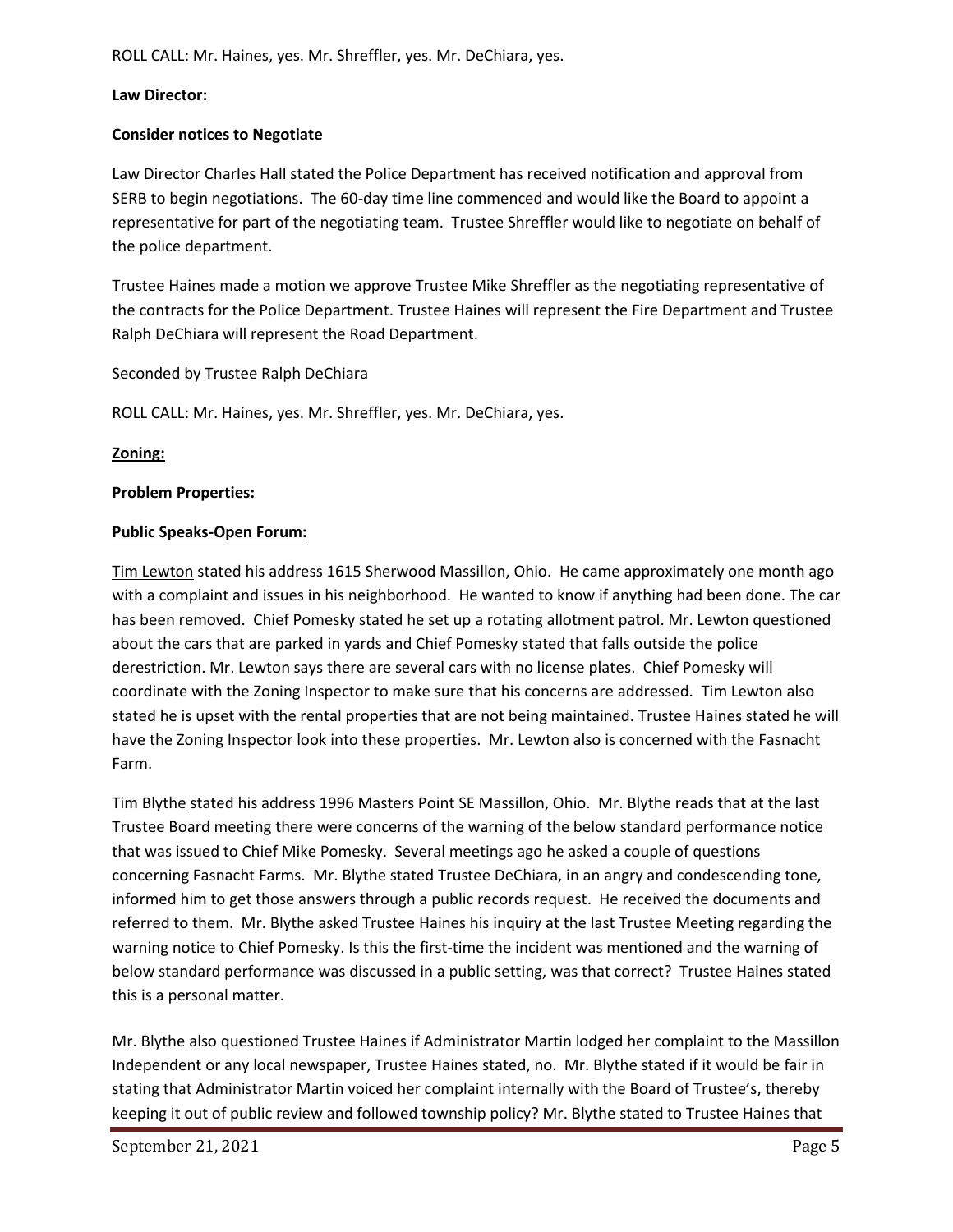he asked a question and Trustee Haines said to continue. Mr. Blythe continued to review what has been stated about Chief Pomesky. Mr. Blythe continued to read emails that were in the public records request. He also continued to read the information from the public records concerning the removal of the Townships Administrators name from the commendation issue. Mr. Blythe stated that within 48 hours of the exposure of the warning of below public standard performance notice to Police Chief Pomesky, the Chief aired his dissatisfaction with the incident in the Massillon Independent. Tim Blythe states Chief Pomesky took a further step in writing a letter to Steve Grazier, a reporter for the Massillon Independent, on police department stationery, painting himself as the victim in this incident. In the article Chief Pomesky was quoted saying the warning was never presented to him in an official capacity and is not part of his personnel file. Tim Blythe continued to state that Chief Pomesky referenced that his interpretation was different and resulted in a signature line not being there. It was corrected when it was discovered stated Chief Pomesky in his letter to the Independent. The Chief also indicated in his letter that it did not surprise him to see false claims such as this, filed with the the Board of Trustee from Administrator Martin. Mr. Blythe asked the Board "What claims of Administrator Martin were false?" Trustee Haines stated to continue, then Mr. Blythe asked why his questions were not being answered. Trustee Haines stated it is public speaks and he was listening to Mr. Blythe's concerns. Mr. Blythe stated he wants answers on his concerns. Mr. Blythe directs his next question to Chief Larry Sedlock on if the Township Administrator's signature line was originally there? Mr. Blythe asked if he has the sequence of events that took place are correct and in correct order? He refers all the steps that were taken. Mr. Blythe asked if anyone can explain what is unofficial about the steps that were taken? Trustee Haines stated this is ongoing so he could not comment. Mr. Blythe reads several sections from the Perry Township handbook and wants to know why this has not been followed. In closing Mr. Blythe asked a few questions, Trustee Haines stated he would not answer the questions at this time and if this issue is still under investigation, he will not answer.

Mr. Blythe questioned, has Chief Pomesky discussed with any of the Board his intent to send a letter to Steve Grazier? Did Chief Pomesky provide the Board with the copy of the letter to Steve Grazier for review prior to its publication? Did Chief Pomesky obtain written consent from the Board to use the Perry Township Police Department letterhead to author his letter? Does the Board believe that the methods used and the statements made by Chief Pomesky in the newspaper article and the letter will foster cooperation among employees and less divisiveness in the organization? Is it now the Board policy that unhappy or disgruntle employees should air their concerns with the media instead of working within the township system? In closing Mr. Blythe states he feels Chief Pomesky was insubordinate to the conditions written in the warning issued and he recommends that the Board of Trustee's ask for an immediate resignation of Chief Pomesky.

Jen Miller stated her address of 4895 3<sup>rd</sup> Street NW. Ms. Miller indicates this is a hot topic and at the last meeting she brought it up and discussed Jackson Township and why we can't have what they have. She stated the parks department is under the jurisdiction of the road department. Our road department is inundated with road issues then throwing the parks into it, what can we expect? She feels nothing has been done. Trustee Haines stated we have repainted the track at Perry Park, we are in the process of putting in a pickleball court and we built pavilions. Ms. Miller asked, where can you take your children to play? Trustee Haines states it takes money. He stated they have added basketball courts and parking lots. He does hear what she is saying but he indicated there has been a lot of money put into the parks in the last 5-6 years in different avenues. He talked to some residents about a bocci court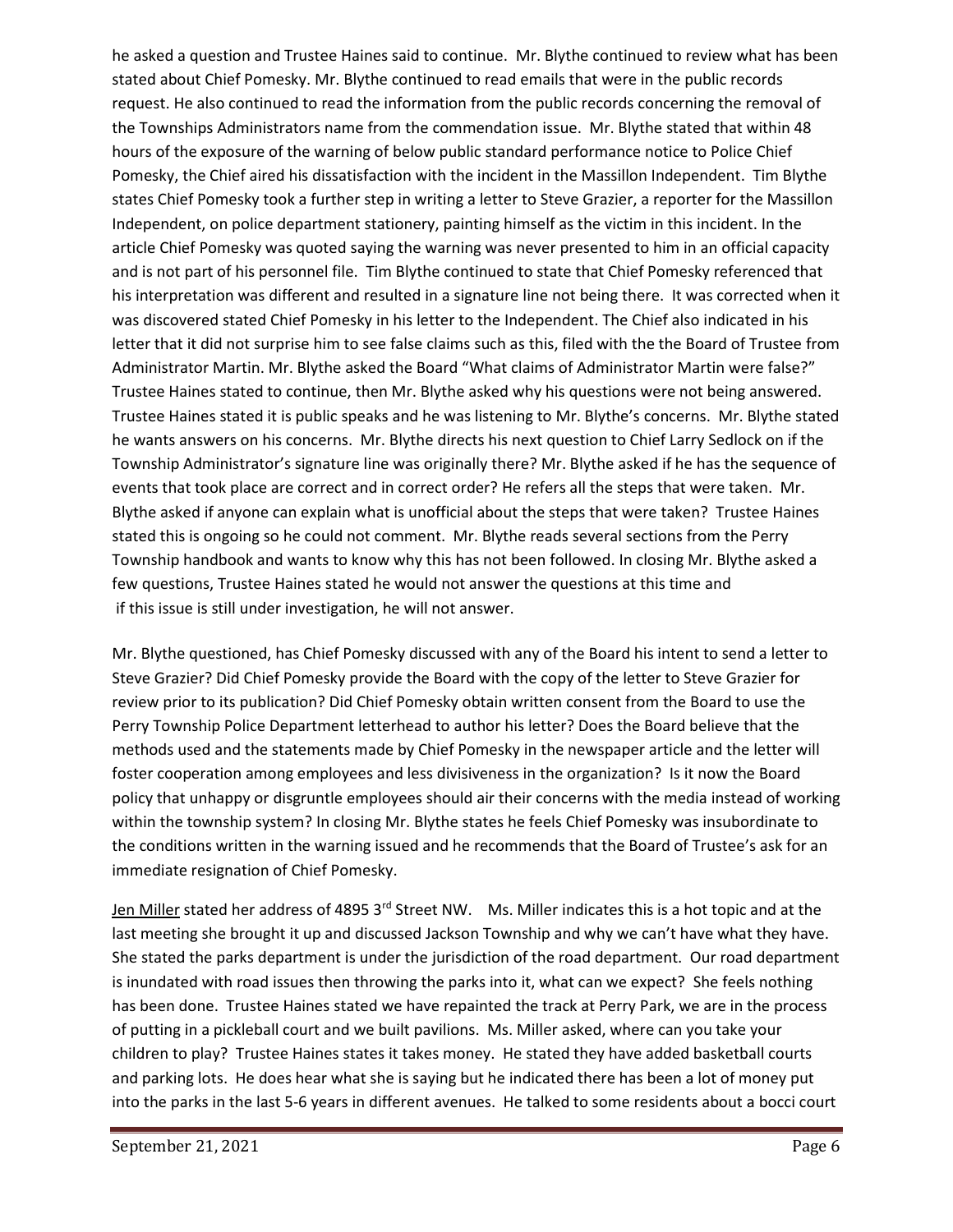at Perry Park. Ms. Miller asked if there are grants we could ask for to help pay for equipment. Administrator Martin did say grants are minimal and take good planning and processes. Ms. Miller asked if the farm was going to sit the way it is now? Trustee Haines stated we will be moving forward with a plan. Ms. Miller asked what the tenant farmer is asked to do. Trustee Haines stated he is to maintain the farm.

Ms. Miller asked about the street scape project on Perry and Lincolnway and if the same sign will be like the one on West Tusc. Will it be land scaped and will this be better than the one on Whipple?

# **Department Matters Not Requiring Board Action:**

**Administration: Fire Department: Police Department: Road Department: Parks/Recycling: Zoning:**

# **Law Director:**

Announcements: 7<sup>th</sup> Annual Perry Rotary Community Parade and Perry Township Community Oktoberfest- Two family Fun Events on the same day. Parade steps of at 11:00 am the rear of Central Catholic Stadium and proceeds on 13<sup>th</sup> St. and concludes at Hartwick Park for the Perry Township Oktoberfest.

# **Executive Session(s):**

# **Resolution 2021-32**

Trustee Doug Haines made a motion that the Board adjourn into Executive Session pursuant to ORC 121.22 concerning a grievance to include the Board, Law Director and Police Chief with no action to be taken; and with possible action to be taken stated by Trustee Ralph DeChiara.

Seconded by Trustee Mike Shreffler

ROLL CALL: ROLL CALL: Mr. Haines, yes. Mr. Shreffler, yes. Mr. DeChiara, yes.

The Board adjourned into Executive Session at: 6:42 pm

The Board adjourned from Executive Session at: 7:04 pm

As a result of the discussion in executive session, Trustee Mike Shreffler made a motion that the law director be retained on behalf of the board or a qualifying individual to investigate the complaints of the administrator against the police chief and the concerns of the police chief concerning the administrator and make a report to the Board as expeditiously as possible.